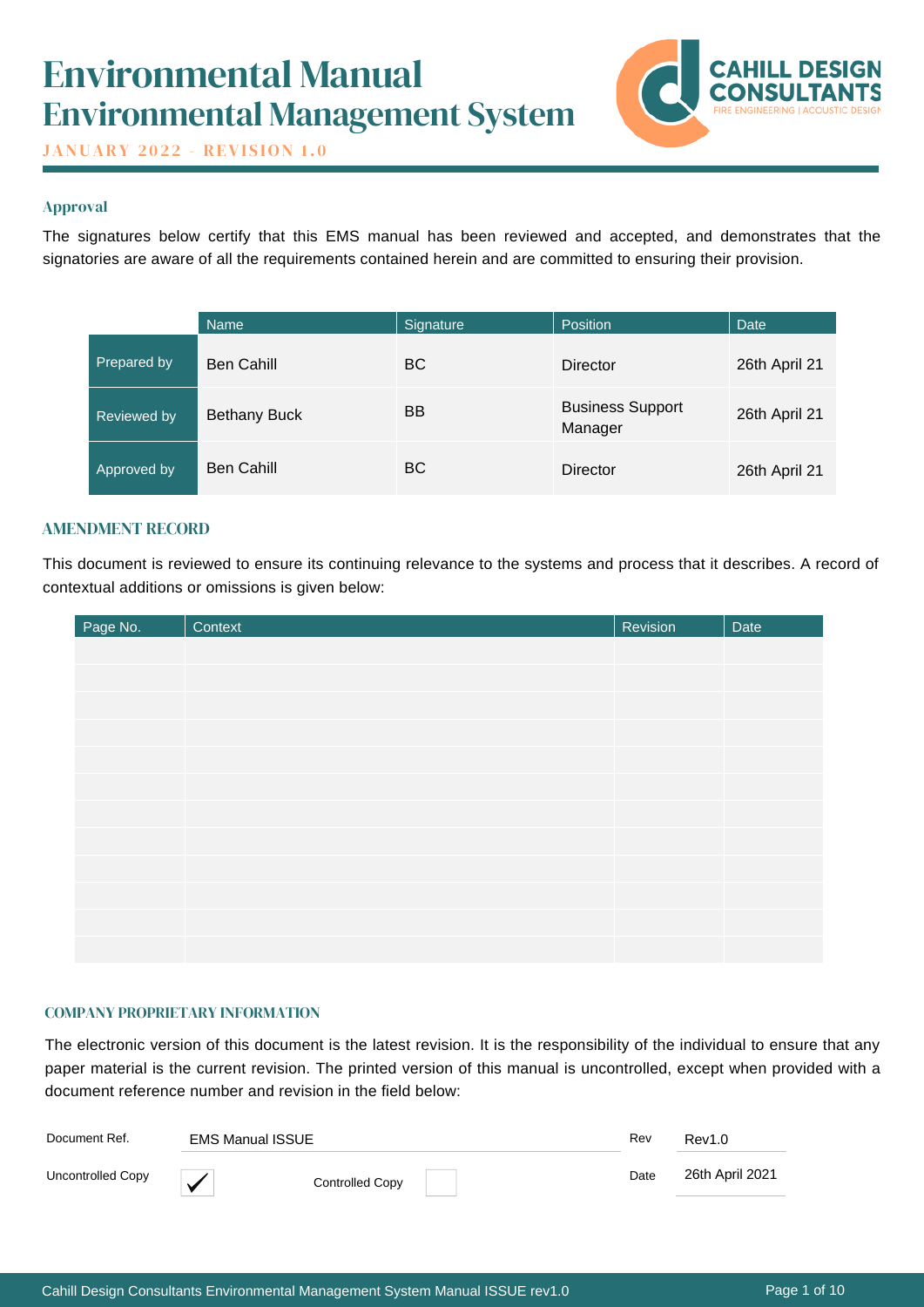# **Introduction**

Cahill Design Consultants has developed and implemented an Environmental Management System (EMS), that allows our organisation to document and improve our environmental practices in order to better satisfy the needs and expectations of our customers, stakeholders and interested parties. Cahill Design Consultants is committed, through our environmental policies, to the operation of an EMS that elicits the following intended outcomes:

- Enhance environmental performance, by protecting the environment by preventing or mitigating adverse 1. environmental impacts ;
- Fulfil compliance obligations by mitigating potential adverse effects of environmental conditions; 2.
- Achieve environmental objectives by controlling or influencing the way our organisation's services are implemented. 3.

This EMS manual is used to familiarise our customers, interested parties, or individuals with the controls that have been implemented and to assure them that the integrity of our EMS is maintained and is focused on meeting its intended outcomes.

This manual also describes the structure and interactions of our EMS, delineates authorities, inter relationships and responsibilities of personnel who operate within the boundaries of Cahill Design Consultants Environmental Management System. The manual also references procedures, process and activities that comprise our EMS.

# About Our Organization

# *Organizational Context*

Cahill Design Consultants is committed to defining our position in the marketplace and understanding how relevant factors arising from internal and external issues influence our strategic direction, our organisational context, or the ability of our EMS to achieve its intended outcomes. Such issues include factors that are capable of being affected by, or capable of affecting our organization.

Cahill Design Consultants collates and assesses information about these influential factors to ensure that a continual understanding of the relevance of each factor is derived and maintained. To facilitate the understanding of our context, we regularly consider issues that influence our business during management review meetings, the results of which are conveyed via minutes and business planning documents.

The output from this activity is evident as an input to determining the scope of our EMS (Refer to Section 4.3) and its processes (Refer to Section 4.4), as well as, the consideration of risks and opportunities that may affect our EMS, and the resulting actions that we take to address them (Refer to Section 6.1).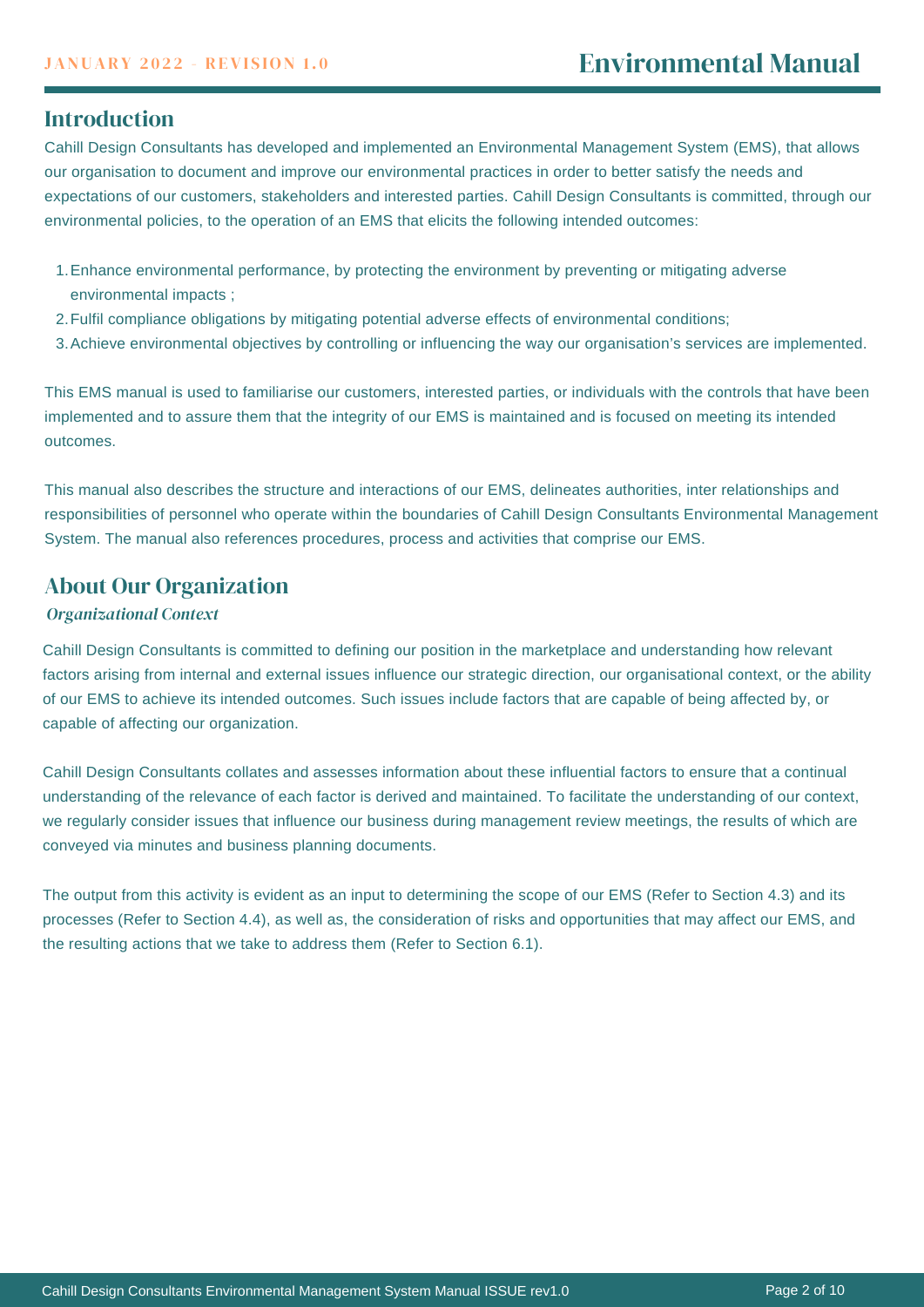## *Relevant Interested Parties*

Cahill Design Consultants recognizes that we have a unique set of interested parties whose needs and expectations (requirements) change and develop over time. Only a limited set of requirements are relevant to our EMS, and which are considered and managed as a compliance obligation.

Cahill Design Consultants aligns a list of relevant interested parties to their corresponding needs and expectations; with an indication of which of these has been accepted by the business as a compliance obligation. Such needs and expectations, and whether they are critical to the success of our EMS, broadly include the examples shown in the table below.

| <b>Interested Party</b> | <b>Requirements</b>                              | <b>EMS Critical</b> | <b>Compliance Obligation</b> |
|-------------------------|--------------------------------------------------|---------------------|------------------------------|
| <b>Customers</b>        | Supply of services                               | Yes                 | Contractual                  |
| Employees               | Continued employment                             | No                  | N/a                          |
|                         | Safe working environment                         | Yes                 | Contractual                  |
| Regulatory              | Compliance with the law and regulatory reporting | Yes                 | Legal                        |
| Community               | Social responsibility                            | Yes                 | Voluntary                    |

### *Management System Scope*

Based on the scope of our activities described in Section 1 - Introduction and the analysis of the issues and requirements Cahill Design Consultants has established the scope of our environmental management system in order the implement the objectives and policies that are relevant to our context, physical and organizational boundaries, services and any interested parties.

Cahill Design Consultants is able to exert authority and differing levels of control and influence over our activities, as they relate to our services, as performed by the business.

In order for our EMS to be robust, all the activities and services undertaken by Cahill Design Consultants are included with in the scope of the EMS. In this way, we are able to control and influence our activities and services.

#### *Management System Processes*

Cahill Design Consultants EMS and its processes are designed around the principle of continual improvement.

In order to achieve our intended outcomes, Cahill Design Consultants has implemented an environmental management system; based upon sound management principles, which are integrated with the key day-to-day management activities that our organisation undertakes. It also exists as part of a larger strategy to establish, document and communicate our processes, their interactions, our policies and objectives. EMS processes are defined to address:

- 1. Supplier, manufacturer, internal and external issues;
- 2. Material, resource and energy usage;
- 3. Waste and emissions generation;
- 4. Design, operation, production and logistics;
- 5. Activities, products, and services;
- 6. Customers and end-users.

The effectiveness and integration of the each process and its subsequent output is measured and evaluated through regular internal audits, inspections and data analysis. This approach allows management to regularly review the EMS to ensure its ongoing integration within the business.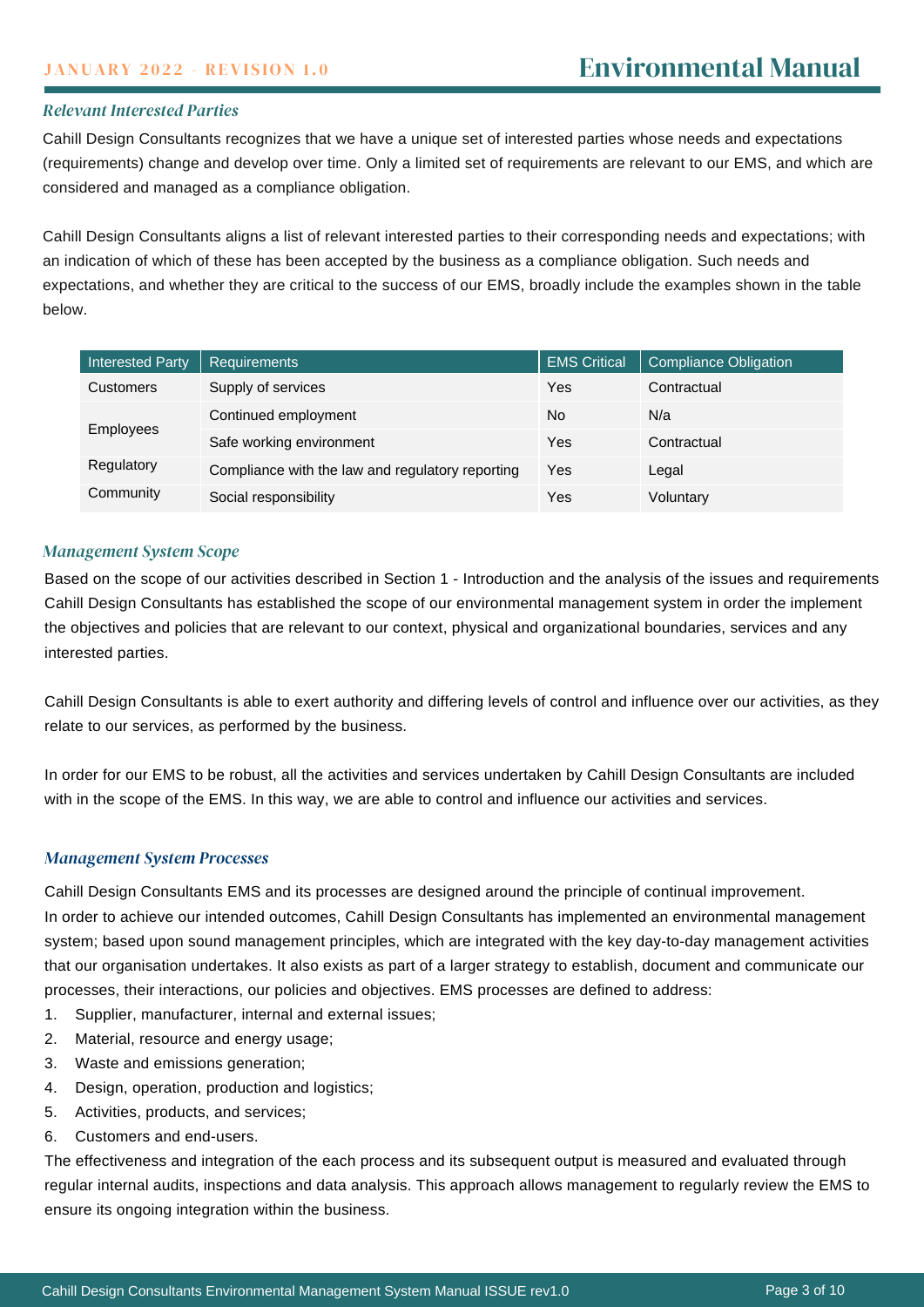## *Environmental Policy*

The environmental policy acts as a compass by providing the direction and framework for establishing key corporate level performance measures, as well as related objectives and targets.

The Managing Director has overall responsibility for defining, documenting, implementing and reviewing our environmental policy in consultation with the management teams and other personnel, or their representatives. The policy is reviewed at least annually, as part of the management review programme.

Cahill Design Consultants environmental policy is communicated to all employees at all levels throughout our organisation via regular internal communications and reinforcement during team meetings and annual employee performance reviews. Employee understanding of our policies and objectives is determined during internal audits and other methods deemed appropriate.

Cahill Design Consultants is committed to an operating philosophy based on openness in communication, integrity in serving our customers, fairness and concern for our employees and responsibility to the communities within which we operate. Our vision is to exceed customer expectations for environmental, safety, sustainability, cost, delivery and value.

Although the activities contained with our environmental policy are centrally coordinated from our offices, success of the policy relies on the participation of everyone, and as such, the policy's aims are embedded into our processes.

#### OUR EMS

Cahill Design Consultants is committed to our Environmental Management System (EMS) in order to:

1.Meet or exceed our compliance obligations including legal and other sector requirements as applicable to our environmental aspects;

2.Implement and audit control measures to effectively manage and mitigate environmental aspects;

3.Drive continual improvement and report progress against the following objectives.

#### OUR PEOPLE

Cahill Design Consultants is committed to environmental in employment opportunity and rewards, embracing wholeheartedly the cultural diversity within the communities we call home. Our employees' welfare and interests are foremost throughout all aspects of our business and how we conduct our affairs. Your organization is committed to:

- 1. Creating and nurturing an environment of success based on honesty and integrity;
- 2. Equitable sharing in the success of the company;
- 3. Empowerment through training and communication;
- 4. Designing and providing a safe and secure work environment.

# OUR CUSTOMERS

Customer needs are paramount and represent the highest priority within our business. Our obligation is to proactively seek out and define customer needs while addressing all requests expeditiously without creating false expectations.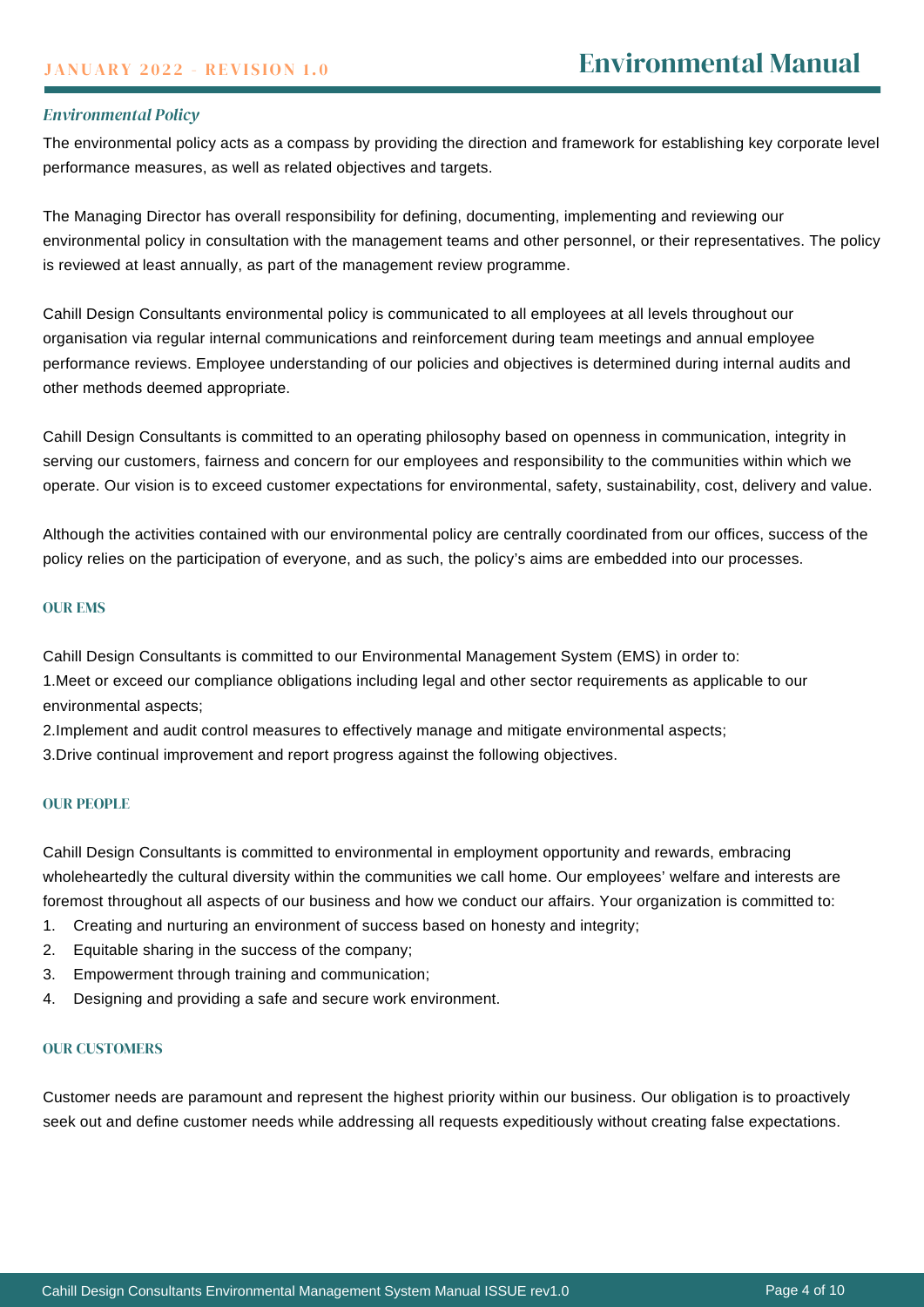#### OUR COMMUNITY

Your organisation is committed to supporting the communities within which we operate and working in partnership with the local community and other stakeholders to improve the local environment and ensure that our operations do not have a detrimental effect on that community.

#### OUR ENVIRONMENT

Beginning with a clear definition of customers' expectations, we strive to consistently meet or exceed them. We adhere to all applicable standards and customer specific requirements and endeavor to provide processes that ensure we achieve this in order to build a robust and world class business whilst committing to support the protection of the environment as well as a providing framework for our environmental objectives which may include:

- 1. Sustainable resource use;
- 2. Climate change mitigation and adaptation;
- 3. Protection of biodiversity and ecosystems;
- 4. Addressing other relevant environmental issues.

# Management System Planning

# Addressing Risks & Opportunities

#### *General*

In order for our organization to have a successful EMS, we consider and manage the risks and opportunities relating to our stakeholders, and our external and internal context. This process uses the information collected during internal audits and management reviews.

#### *Environmental Aspects*

Cahill Design Consultants identifies relevant environmental aspects and their subsequent impacts that pertain to our business operations, obligations and customer requirements. For each identified aspect, the operating conditions, environmental impacts and perceived significance are considered.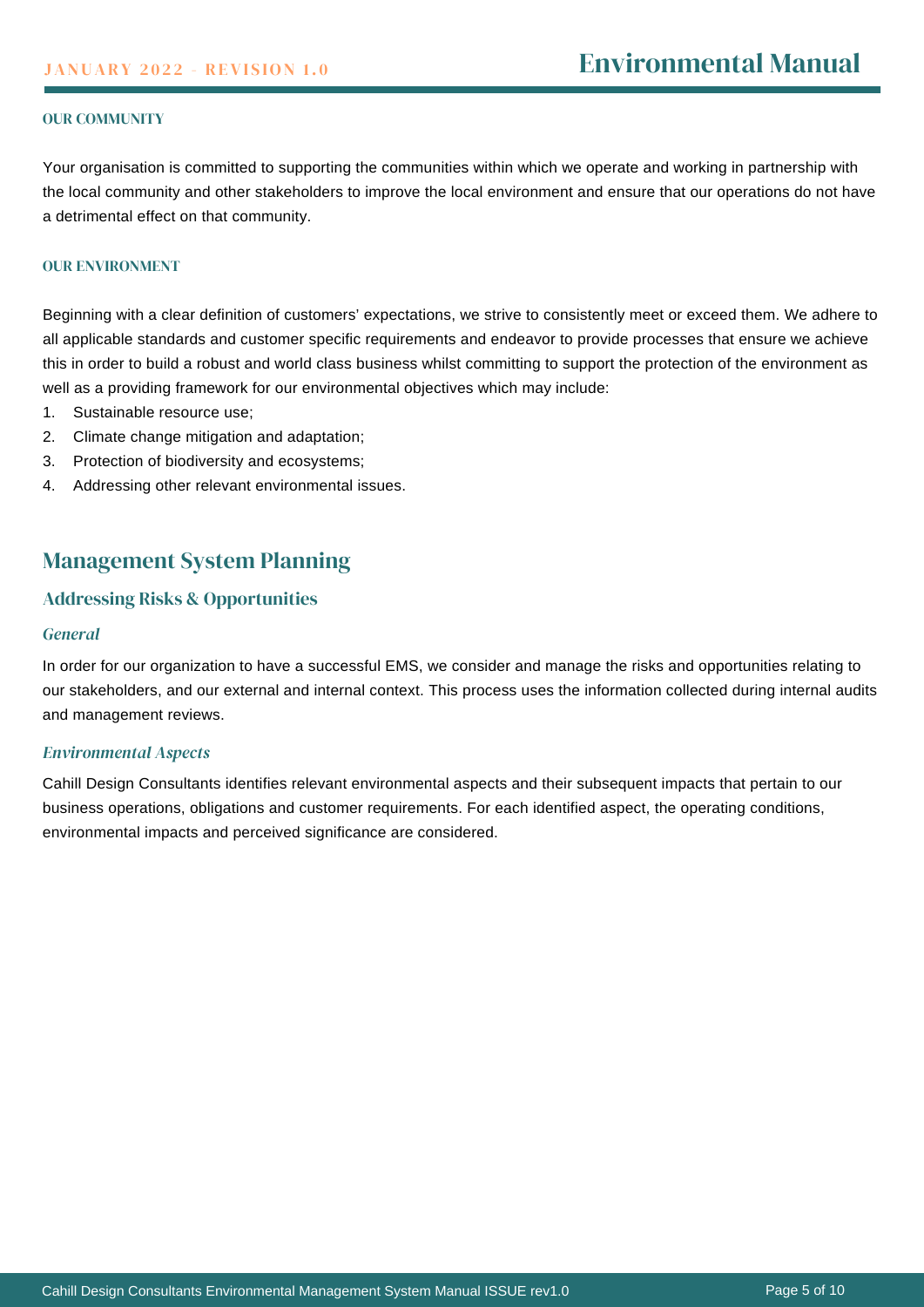# **JANUARY 2022 - REVISION 1.0**

The subsequent output from this identification process takes account of the severity of pertinent environmental aspects and our organization's ability to influence them, in order to determine key issues and requirements that pose adverse or beneficial effects in a prioritized way to:

1. Ensure that the EMS can achieve its intended outcomes;

- 2. Prevent or reduce undesired effects;
- 3. Achieve continual improvement.

Environmental aspects that we address include:

- 1. Those with significant environmental impacts;
- 2. Those that affect compliance with our obligations;
- 3. Those which are priority issues for the organization (e.g.

which affect strategy, policy or objectives).



Environmental aspects which pose a significant impact are subject to risk management, corrective action, and monitoring and measurement as appropriate. The EMS is structured to identify and manage these aspects in order to control or limit potential impacts and risks that may affect our organization or EMS conformity.

The significance of our organization's aspects is reviewed annually, including proposals for new processes, services or developments and environmental aspects arising are also considered and assessed for significance.

# *Compliance Obligations*

Management review all relevant environmental legislation directly related to our identified environmental aspects and impacts using the NET-Regs service [www.netregs.gov.uk](http://www.netregs.gov.uk/) which is service provided by the UK Environment Agency. Legal and compliance obligations are reviewed on a regular basis with assistance from the automatic emails received from NET-Regs whenever legislation is updated or is newly published.

The introduction of new legislation and changes to current legislation is principally monitored through following sources of information:

- NETRegs service [www.netregs.gov.uk](http://www.netregs.gov.uk/) 1.
- 2. Recycling [envirowise.wrap.org.uk](http://envirowise.wrap.org.uk/)
- Environment [www.environment-agency.gov.uk](http://www.environment-agency.gov.uk/) 3.
- Environment and Health & Safety [www.cedrec.com/home/index.htm](http://www.cedrec.com/home/index.htm) 4.
- Legislation updates: [www.legislationupdateservice.co.uk](http://www.legislationupdateservice.co.uk/) 5.

We also use guidance provided by the Environment Agency that breaks down the requirements of common legislation: [https://www.gov.uk/government/organisations/environment-agency/services-information.](https://www.gov.uk/government/organisations/environment-agency/services-information)

Figure 1: Types of Environmental Aspect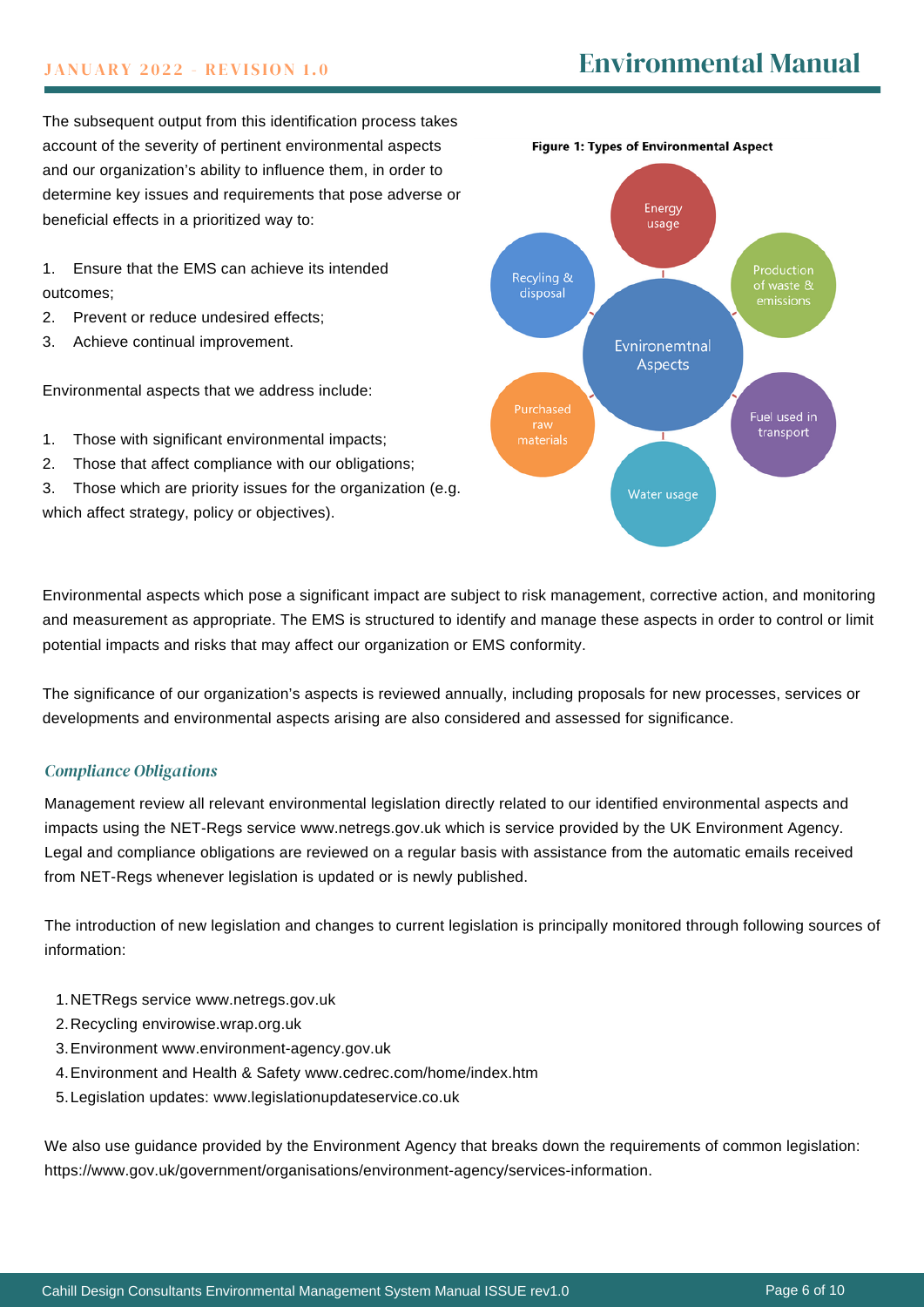The Manager ensures that applicable environmental aspects and impacts are identified and understood in terms of customer requirements and current legislation.

Similarly, management reviews any relevant health and safety related legal requirements, obligations, regulations and Approved Codes of Practice (ACoPs) using the Health and Safety Executive's website

[www.hse.gov.uk/guidance/index.htm](http://www.hse.gov.uk/guidance/index.htm) and ensures that all applicable health and safety hazards are identified, evaluated and understood in terms of current legislation, including, as appropriate:

- 1. The Regulatory Reform (Fire Safety) Order 2005;
- 2. Reporting Hazards and Dangerous Conditions or Incidents (Near Misses);
- 3. Health and Safety (First Aid) Regulations 1981;
- 4. COSHH Regulations 2002;
- 5. Health & Safety at Work Act 1974.

# EMS Ojectives

### *Environmental Objectives*

Cahill Design Consultants sets out its objectives and targets on a regular basis within the management review where details of programme dates and responsibilities are defined. Improvements in environmental performance are incremental and are in keeping with the size and complexity of our organisation. Objectives and targets are established for the management of EMS performance. Each objective:

- 1. Is consistent with our established strategies, policies and context;
- 2. Contributes to the prevention of incidents and to reduce their impact(s);
- 3. Contributes to the prevention of pollution;
- 4. Provides a basis for continual improvement;

To enable objectives and targets to be met, annual improvement plans are developed, documented and integrated into our overall annual business planning process and which:

- 1. Specify the required resources (both human and financial) needed to meet the objectives;
- 2. Specify the roles and responsibilities for implementing improvement plans and actions;
- 3. Establish the timeframes for the completion of improvement plans and achievement of objectives.

### *Planning Actions to Achieve Environmental Objectives*

Progress is reviewed routinely by management as part of the management review and reporting activities, and incorporates any proposed developments for modified activities or services. Management programmes are modified to account for any changes that affect the achievement of our objectives and targets. All proceedings and decisions are recorded in the management review meeting minutes.

In order to determine whether or not our objectives and targets are being met, their related metrics are review during annual internal reviews and management audits. This allows progress over time to be monitored. Environmental objectives for our organisation include the following aspects: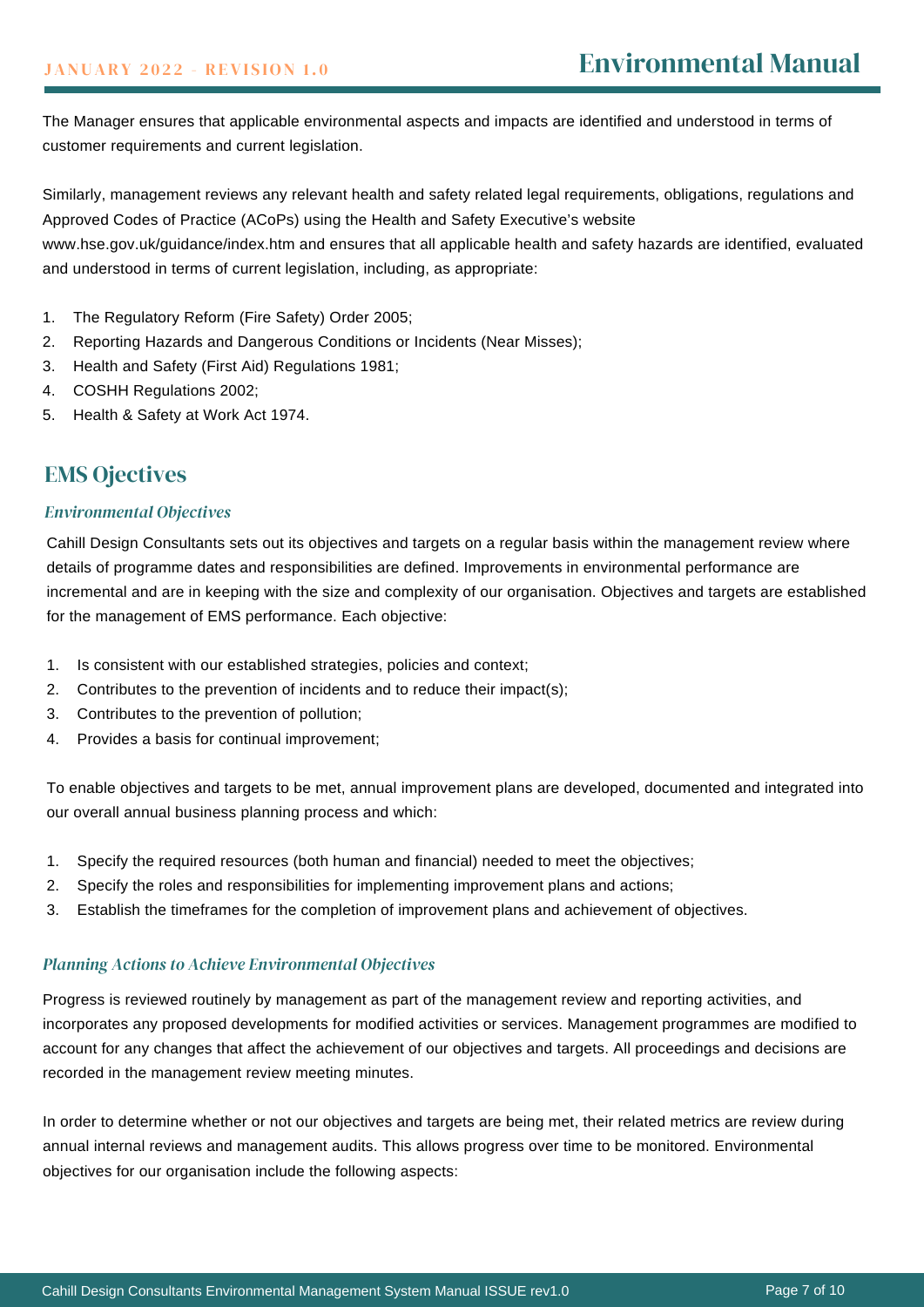- Energy and carbon reduction; 1.
- 2. Potable water reduction;
- 3. Pollution prevention and waste management;
- Commuting and business travel; 4.
- Environmental Management System. 5.

All employees are aware of and responsible for the fulfillment of our policies and their subsequent objectives.

### *Environmental Objectives*

All employees are made aware on the relevance and importance of their activities and how they contribute to the achievement of our policies and objectives. The issues are discussed at team meetings and annual reviews

# Performance Evaluation

# Monitoring, Measurement, Analysis & Evaluation

#### *General*

Your organization applies suitable methods for determining which aspects of the environmental management system and its processes are to be monitored, measured and evaluated. The frequency and methods by which our processes are monitored, measured and evaluated is determined and informed by:

Statutory and regulatory requirements;

- 1. Customer feedback and specification requirements;
- 2. Process and EMS requirements;
- 3. Process performance and audit results;
- Level of risk and types of control measure; 4.
- 5. Trends in non-conformities or corrective actions;
- 6. Criticality for product conformity.

# *Evaluation of Compliance*

Conformance is reviewed and evidence of evaluation is maintained through the management review process.

In most cases, monitoring and measurement is an on-going process intended to collect data required by legal and other requirements. Internal Audit

# *Evaluation of Compliance*

Internal audit results are critical inputs that help to assess the effectiveness of our EMS. Your organization's internal audits use risk based thinking and the notion of continual improvement as the main drivers. Internal audits are conducted at planned intervals to determine whether the management system conforms our organisation's planned arrangements.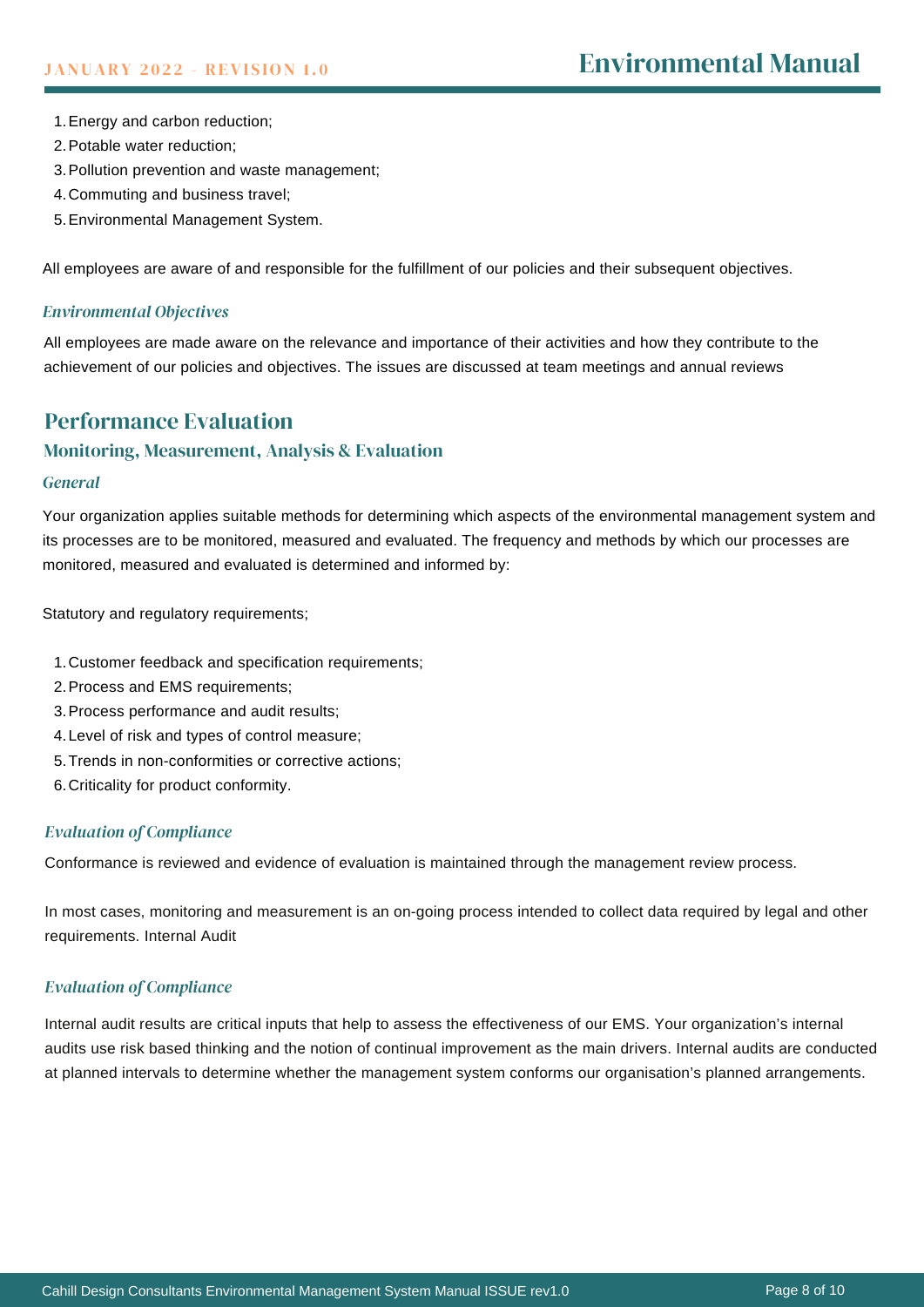# *Internal Audit Programme*

Cahill Design Consultants internal audit programme is based upon a strategy that considers the status and importance of each process that comprises our EMS. The audit frequency is based upon process performance trends, results from previous audits, levels of customer satisfaction, rates of non-conformity and corrective action, etc. to ensure that our organisation focuses on the aspects that affect product and process conformity the most. The reviews are generally undertaken annually.

# Management Review

#### *General*

To ensure the continuing suitability, adequacy and effectiveness of our EMS in meeting our organisation's strategies, management conducts formal management review meetings at planned intervals.

#### *Inputs*

The management review is led by management and considers the following:

- 1. The suitability of our EMS policies;
- 2. The impact of changes in compliance obligations;
- 3. The management of risk and opportunity;
- EMS objectives, targets and performance indicators; 4.
- 5. Changing expectations and requirements of relevant interested parties;
- Changes in organizational activities; 6.
- Changes to the organizational structure or change management effectiveness; 7.
- 8. Communication and feedback from stakeholders;
- Workplace, environmental, and health and safety monitoring; 9.
- 10. The status of non-conformities and corrective actions;
- 11. Performance statistics, including summaries of safety statistics and environmental monitoring results.
- 12. Findings of completed audits and reviews;
- 13. Follow up on actions from previous management reviews;
- 14. Recommendations and opportunities for improving the effectiveness of the EMS.

#### *Outputs*

The primary outputs of management review meetings are management actions that are taken to make changes or improvements to our quality management system. During management review meetings, management identifies appropriate actions to be taken regarding the following issues:

- 1. Improvement of the effectiveness of the EMS and its processes;
- 2. Opportunities and risks;
- Significant environmental aspects; 3.
- 4. Resource needs.